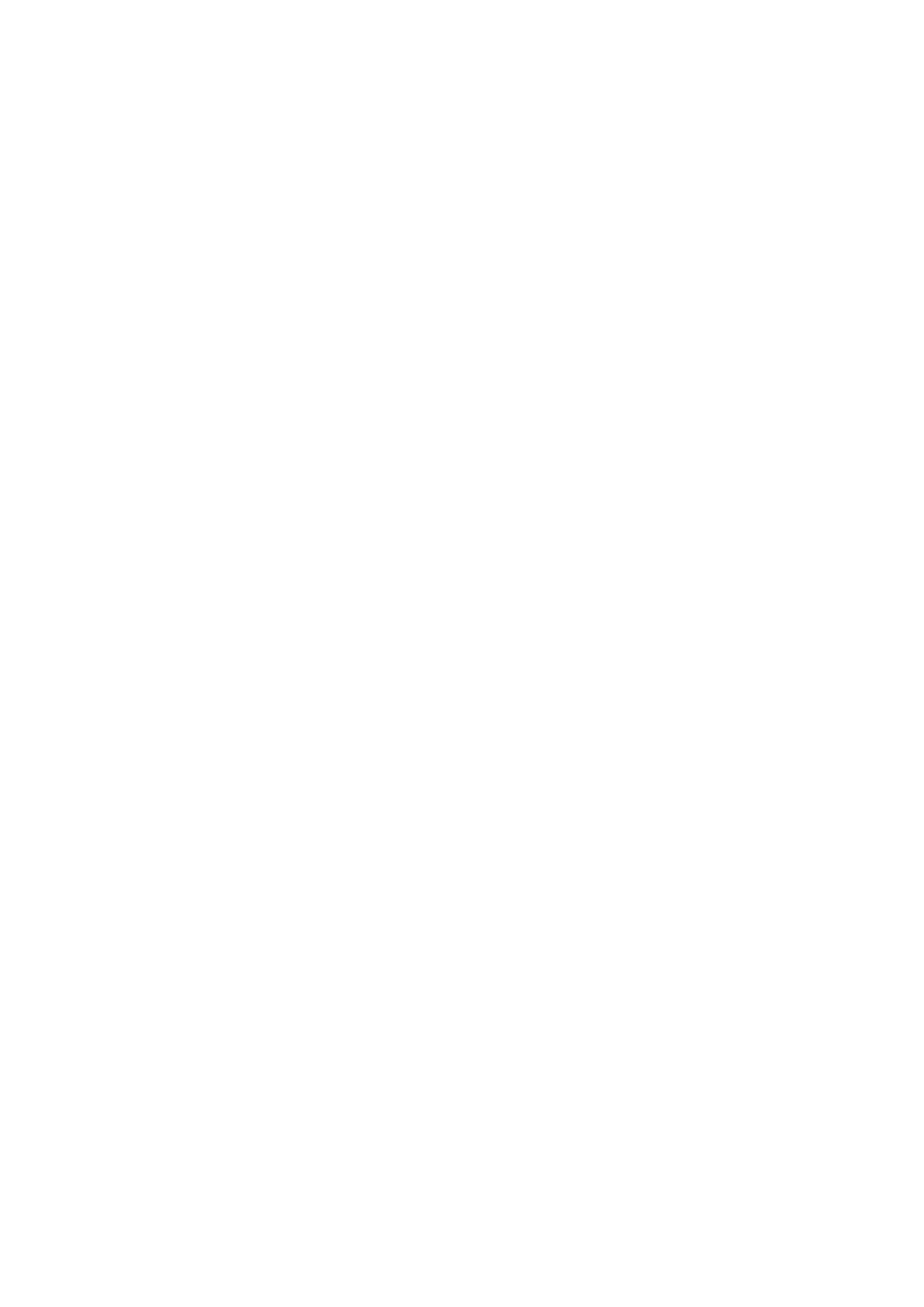### **In the case of R. Kačapor and others v. Serbia,**

The European Court of Human Rights (Second Section), sitting as a Chamber composed of:

 Françoise Tulkens, *President,*  András Baka, Rıza Türmen, Mindia Ugrekhelidze, Vladimiro Zagrebelsky, Danutė Jočienė, Dragoljub Popović, *judges,* 

and Sally Dollé, *Section Registrar*.

Having deliberated in private on 11 December 2007,

Delivers the following judgment, which was adopted on that date:

### PROCEDURE

1. The case originated in six separate applications (nos. 2269/06, 3041/06, 3042/06, 3043/06, 3045/06 and 3046/06) against the State Union of Serbia and Montenegro, lodged with the Court, under Article 34 of the Convention for the Protection of Human Rights and Fundamental Freedoms ("the Convention"), by Ms Remka Kačapor and 5 others ("the applicants"; see paragraph 5 below) on 30 December 2005.

2. As of 3 June 2006, following the Montenegrin declaration of independence, Serbia remained the sole respondent in the proceedings before the Court (see paragraph 82 below).

3. The applicants were represented before the Court by Ms R. Garibović, a lawyer practising in Novi Pazar. The Government of the State Union of Serbia and Montenegro and, subsequently, the Government of Serbia ("the Government") were represented by their Agent, Mr S. Carić.

4. On 23 February 2007 the Court decided to communicate the applications to the Government. Applying Article 29 § 3 of the Convention, it decided to rule on their admissibility and merits at the same time.

### THE FACTS

5. The applicants, Ms Remka Kačapor ("the first applicant"), Ms Huljka Kačapor ("the second applicant"), Ms Aziza Elezović ("the third applicant"), Ms Senada Dolovac ("the fourth applicant"), Ms Šaha Rizović ("the fifth applicant") and Ms Muška Crnovršanin ("the sixth applicant") are all citizens of Serbia who were born in 1972, 1956, 1967, 1969, 1951 and 1950, respectively, and currently live in the Municipality of Novi Pazar.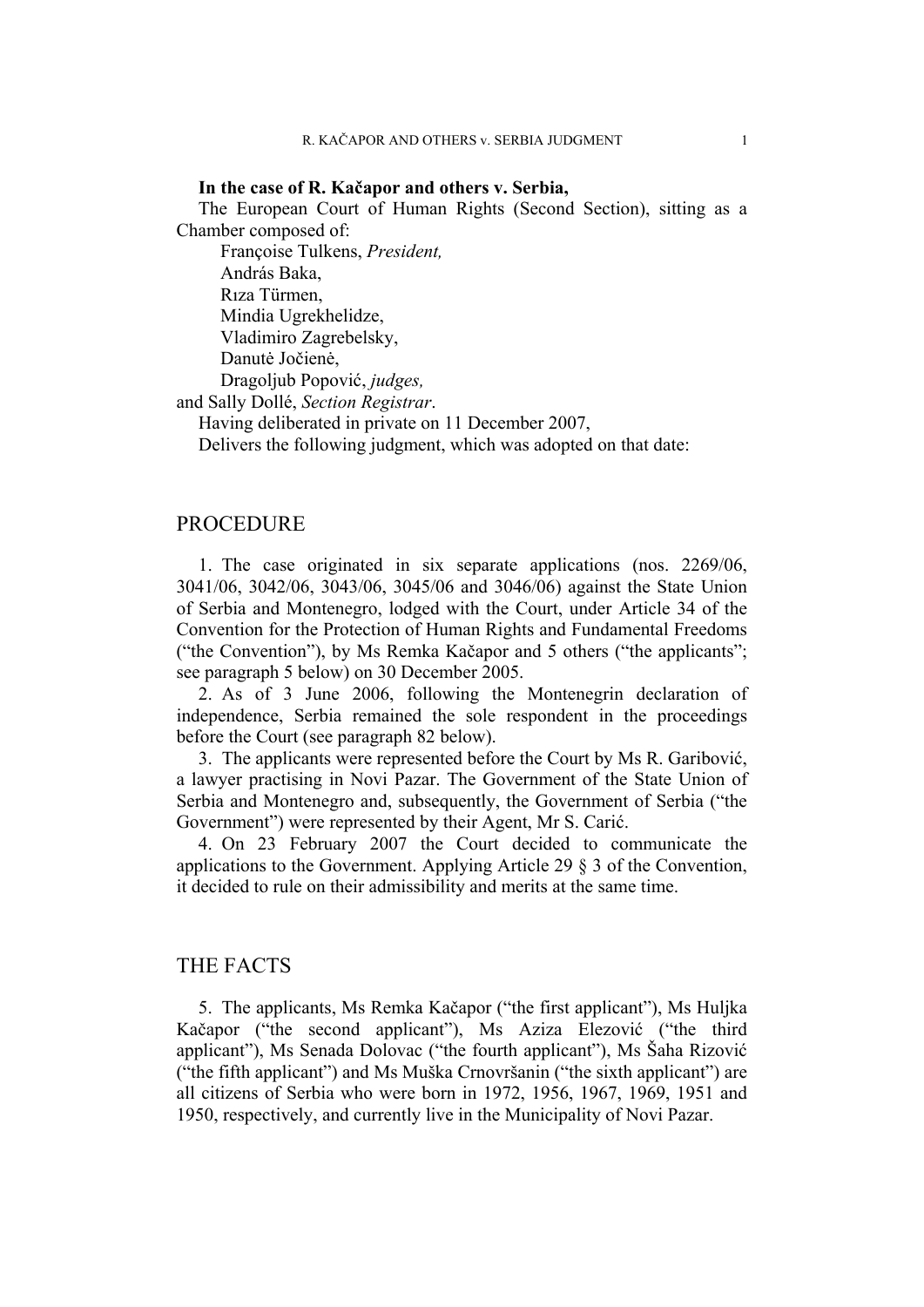### I. THE CIRCUMSTANCES OF THE CASE

### **A. Introduction**

6. Between 1993 and 2002 the applicants, at that time employed with a "socially-owned company" (*društveno preduzeće*; see paragraphs 71-76 below), Vojin Popović-Domaća radinost, were all "placed" by their employer on a "compulsory" paid leave scheme "until such time" when this company's business performance could be "improved sufficiently".

7. Whilst on leave, in accordance with the relevant domestic legislation, the applicants were entitled to a significantly reduced monthly income, as well as the payment by their employer of their pension, disability and other social security contributions.

8. By 11 November 2002 all applicants had been dismissed. At the same time, however, their employer apparently agreed to pay them 10,000 Dinars ("RSD") each, as well as to cover their respective social security contributions in exchange for their undertaking not to seek their monthly paid leave benefits.

9. It would appear that the applicants' employer honoured its former commitment but failed to fulfil the latter. The applicants, therefore, brought six separate civil claims before the Municipal Court (*Opštinski sud*) in Novi Pazar.

### **B. As regards the first applicant**

10. On 16 April 2003 the Municipal Court in Novi Pazar (hereinafter "the Municipal Court") ruled in favour of the applicant and ordered her former employer to pay her:

i. the monthly paid leave benefits (*naknadu za vreme plaćenog odsustva*) due from 1 May 1993 to 16 June 1996 and 25 June 1998 to 31 May 2001, indexed in accordance with the relevant domestic regulations, plus statutory interest; and

ii. RSD 8,650 (approximately 140 euros [EUR]) for her legal costs; as well as

iii. coverage of her pension and disability insurance contributions (*doprinosi za penzijsko i invalidsko osiguranje*) due for that period.

11. This judgment became final on 23 June 2003.

12. On 5 February 2004 the applicant filed a request for the enforcement of the above judgment, proposing that it be carried out by means of a bank transfer and the auctioning of the debtor's specified movable and immovable assets.

13. On 28 April 2004 the Municipal Court accepted the applicant's request and issued an enforcement order.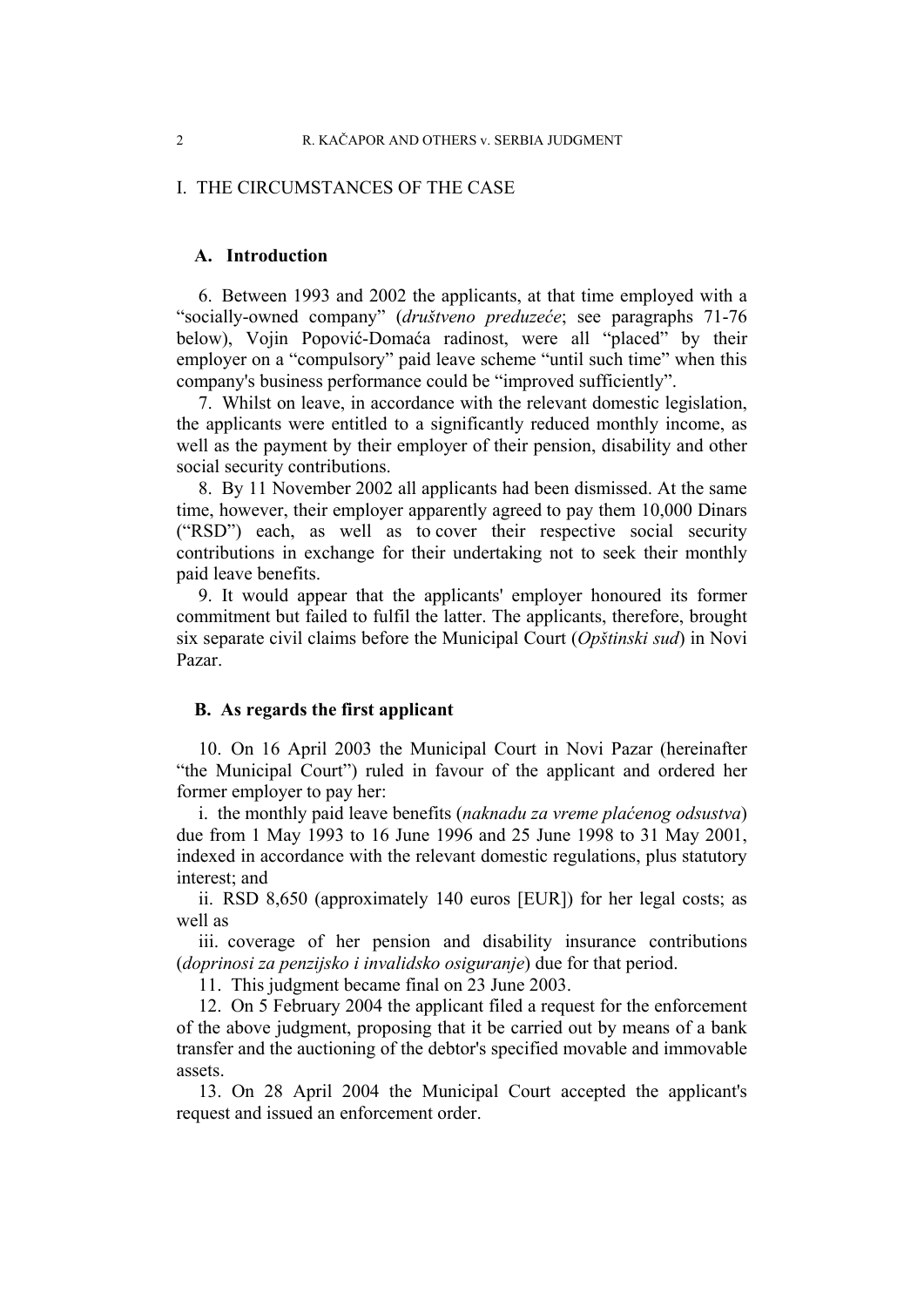### **C. As regards the second applicant**

14. On 7 February 2005 the Municipal Court ruled in favour of the applicant and ordered her former employer to pay her:

i. the monthly paid leave benefits due from 1 April 2000 to 11 November 2002 (RSD 59,672 in all - approximately EUR 745), plus statutory interest; and

ii. RSD 20,250 (approximately EUR 252) for her legal costs.

15. This judgment became final on 10 March 2005.

16. On 9 May 2005 the applicant filed a request for the enforcement of the above judgment, proposing that it be carried out by means of a bank transfer and the auctioning of the debtor's specified movable and immovable assets.

17. On 6 September 2005 the Municipal Court accepted the applicant's request and issued an enforcement order.

### **D. As regards the third applicant**

18. On 27 January 2005 and 26 May 2005 the Municipal Court ruled in favour of the applicant and ordered her former employer to pay her:

i. the monthly paid leave benefits due from 30 August 2001 to 1 November 2002 (RSD 49,714 in all - approximately EUR 600), plus statutory interest; and

ii. RSD 9,750 (approximately EUR 117) for her legal costs; as well as

iii. coverage of her pension and disability insurance contributions due from 1 January 1995 to 1 November 2002.

19. This judgment became final on 29 June 2005.

20. On 14 July 2005 applicant filed a request for the enforcement of the above judgment, proposing that it be carried out by means of a bank transfer and the auctioning of the debtor's specified movable and immovable assets.

21. On 26 September 2005 the Municipal Court accepted the applicant's request and issued an enforcement order.

#### **E. As regards the fourth applicant**

22. On 9 December 2004 the Municipal Court ruled in favour of the applicant and ordered her former employer to pay her:

i. the monthly paid leave benefits due from 1 June 1994 to 19 August 2002 (RSD 64,711 in all - approximately EUR 837), plus statutory interest; and

ii. RSD 7,800 (approximately EUR 100) for her legal costs; as well as

iii coverage of her pension and disability insurance contributions due from 1 June 1994 to 11 November 2002.

23. This judgment became final on 28 March 2005.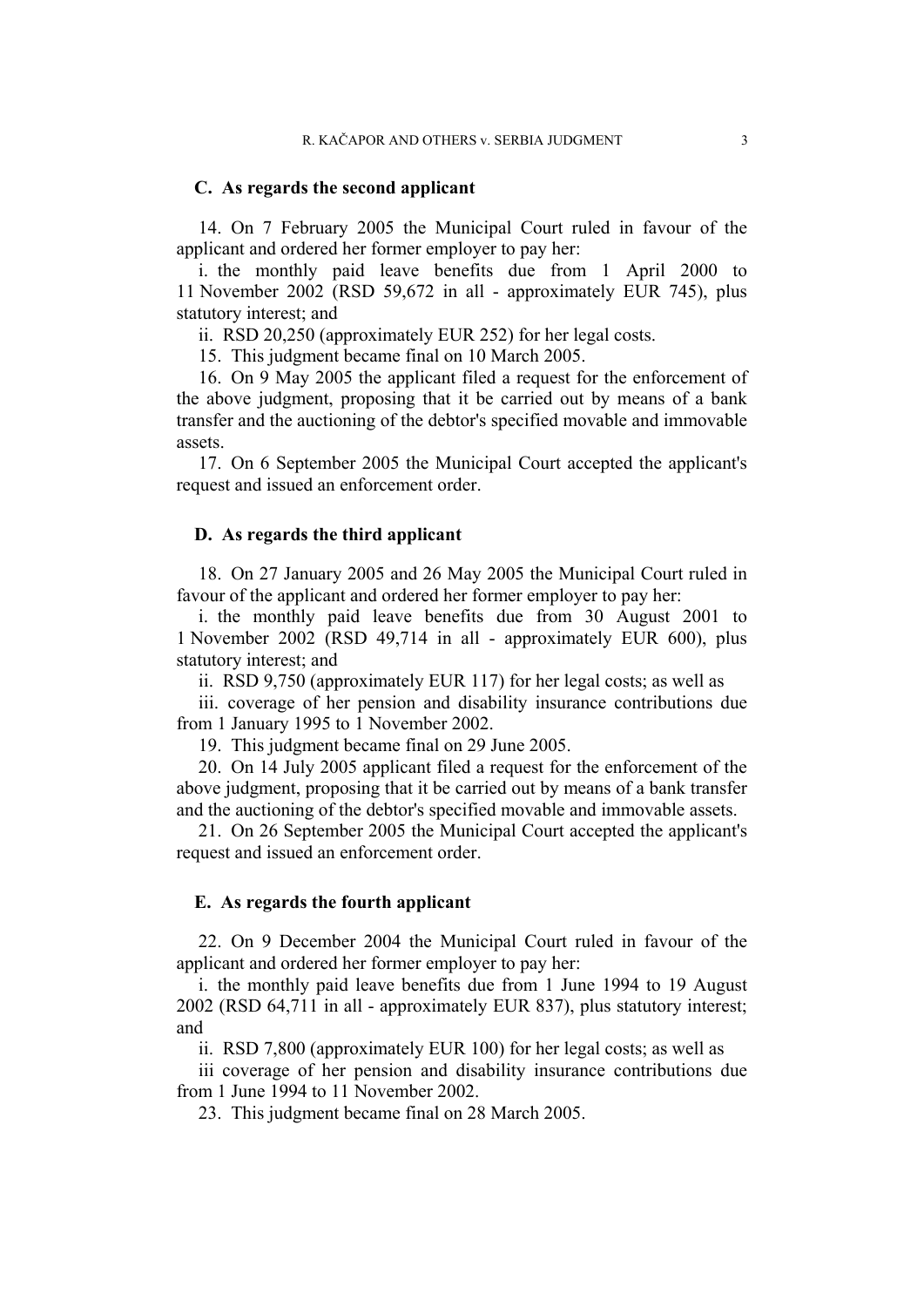24. On 19 April 2005 the applicant filed a request for the enforcement of the above judgment, proposing that it be carried out by means of a bank transfer and the auctioning of the debtor's specified movable and immovable assets.

25. On 26 September 2005 the Municipal Court accepted the applicant's request and issued an enforcement order.

### **F. As regards the fifth applicant**

26. On 24 September 2003 the Municipal Court ruled in favour of the applicant and ordered her former employer to pay her:

i. the monthly paid leave benefits due from 1 June 1994 to 31 May 2001, as well as those from 1 June 2001 to 11 November 2002 (RSD 101,887 in all - approximately EUR 1,625, as regards the latter period), plus statutory interest; and

ii. RSD 7,800 (approximately EUR 125) for her legal costs; as well as

iii. coverage of her pension and disability insurance contributions due for the above periods.

27. This judgment became final on 9 December 2003.

28. On 26 February 2004 the applicant filed a request for the enforcement of the above judgment, proposing that it be carried out by means of a bank transfer and the auctioning of the debtor's specified movable and immovable assets.

29. On 15 March 2004 the Municipal Court accepted the applicant's request and issued an enforcement order.

### **G. As regards the sixth applicant**

30. On 17 May 2004 the Municipal Court ruled in favour of the applicant and ordered her former employer to pay her:

i. the monthly paid leave benefits due from 1 June 1994 to 11 November 2002 (RSD 74,850 in all - approximately EUR 1,050), plus statutory interest; and

ii. RSD 16,200 (approximately EUR 227) for her legal costs; as well as

iii. coverage of her pension and disability insurance contributions due for that period.

31. This judgment became final on 8 November 2004.

32. On 29 November 2004 the applicant filed a request for the enforcement of the above judgment, proposing that it be carried out by means of a bank transfer and the auctioning of the debtor's specified movable and immovable assets.

33. On 6 December 2004 the Municipal Court accepted the applicant's request and issued an enforcement order.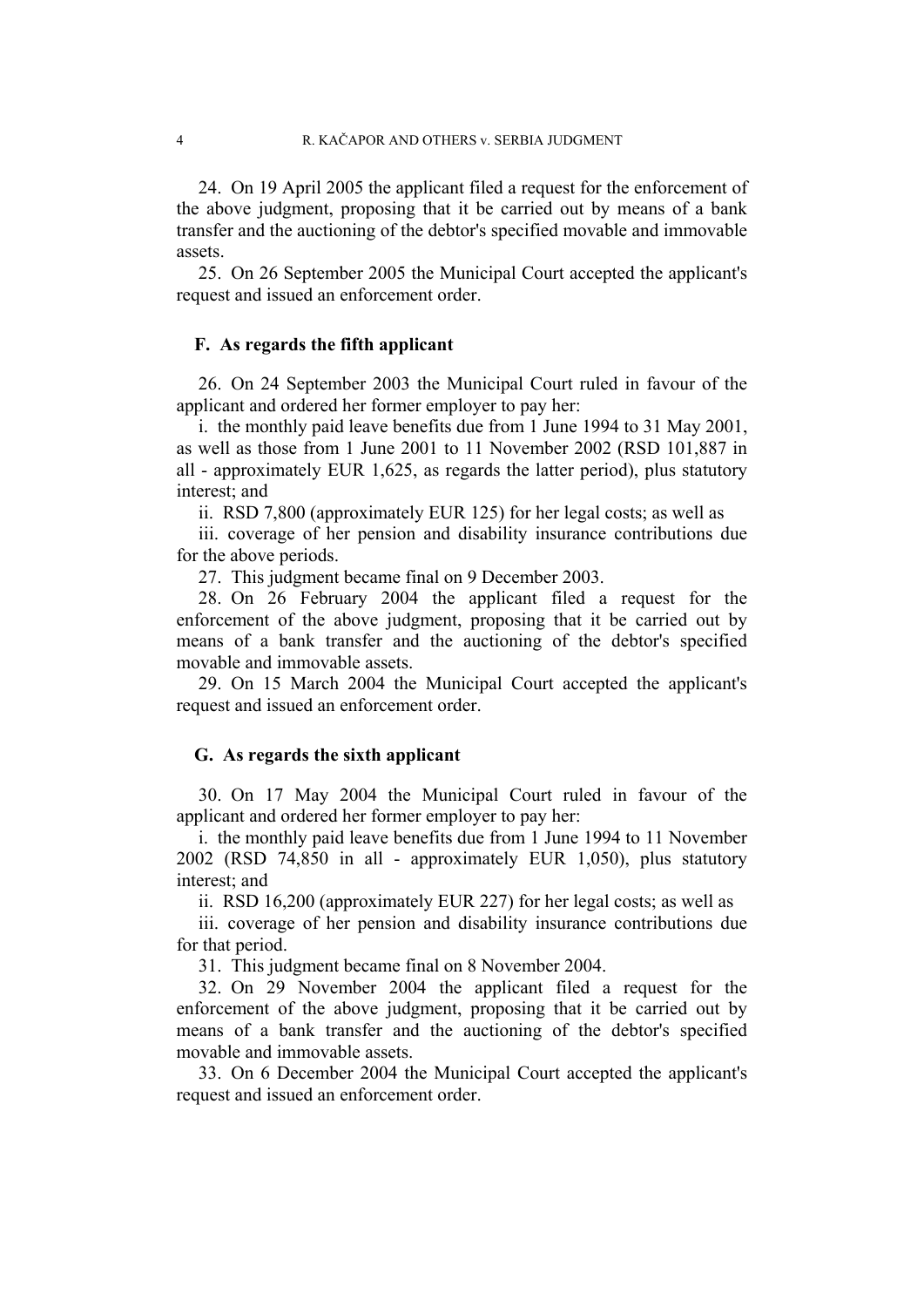### **H. Other relevant facts as regards all applicants**

34. On 30 November 2004 and 21 February 2005, respectively, the applicants sent two separate letters to the Ministry of Finance, stating, *inter alia*, that their former employer (hereinafter "the debtor"):

i. had, for the past ten years, deliberately avoided doing business through its official bank accounts;

ii. had instead, apparently, engaged in cash transactions or even used other "secret" bank accounts, unknown to the tax authorities; and

iii. that, as a result, judicial enforcement by means of a bank transfer had been rendered impossible.

Finally, the applicants requested that urgent action be taken to secure the enforcement of their final judgments.

35. On 23 December 2004 the Ministry of Finance (hereinafter "the Ministry") found that the debtor had failed to pay the total amount of the taxes and social security contributions due.

36. On 12 January 2005 the Ministry ordered the debtor to pay the outstanding sum.

37. On 25 January 2005 the Ministry filed a request for the formal institution of misdemeanour proceedings, stating that the debtor had failed to comply with this order.

38. On 21 March 2005 the Ministry sent a letter to the applicants, noting that their submissions had been duly considered but that, in view of the confidential nature of the information obtained, no details could be disclosed.

39. On 6 June 2005 the applicants sent another complaint to the Ministry, stating that the situation concerning the bank accounts had remained unchanged.

### **I. The insolvency proceedings**

40. On 28 October 2005 the Commercial Court (*Trgovinski sud*) in Kraljevo (hereinafter "the CCK") opened insolvency proceedings in respect of the debtor. The effect of this was that the ongoing enforcement proceedings before the Municipal Court were stayed *ex lege*, in accordance with Article 73 of the Insolvency Procedure Act (see paragraph 70 below).

41. This decision was published in the Official Gazette of the Republic of Serbia on 28 November 2005.

42. In December 2005 the applicants duly submitted their respective claims.

43. On 22 December 2005 the insolvency proceedings conducted against the debtor were joined with the insolvency proceedings pending in respect of Vojin Popović-Holding AD, hereinafter "the VPH Company" (see paragraph 56 below).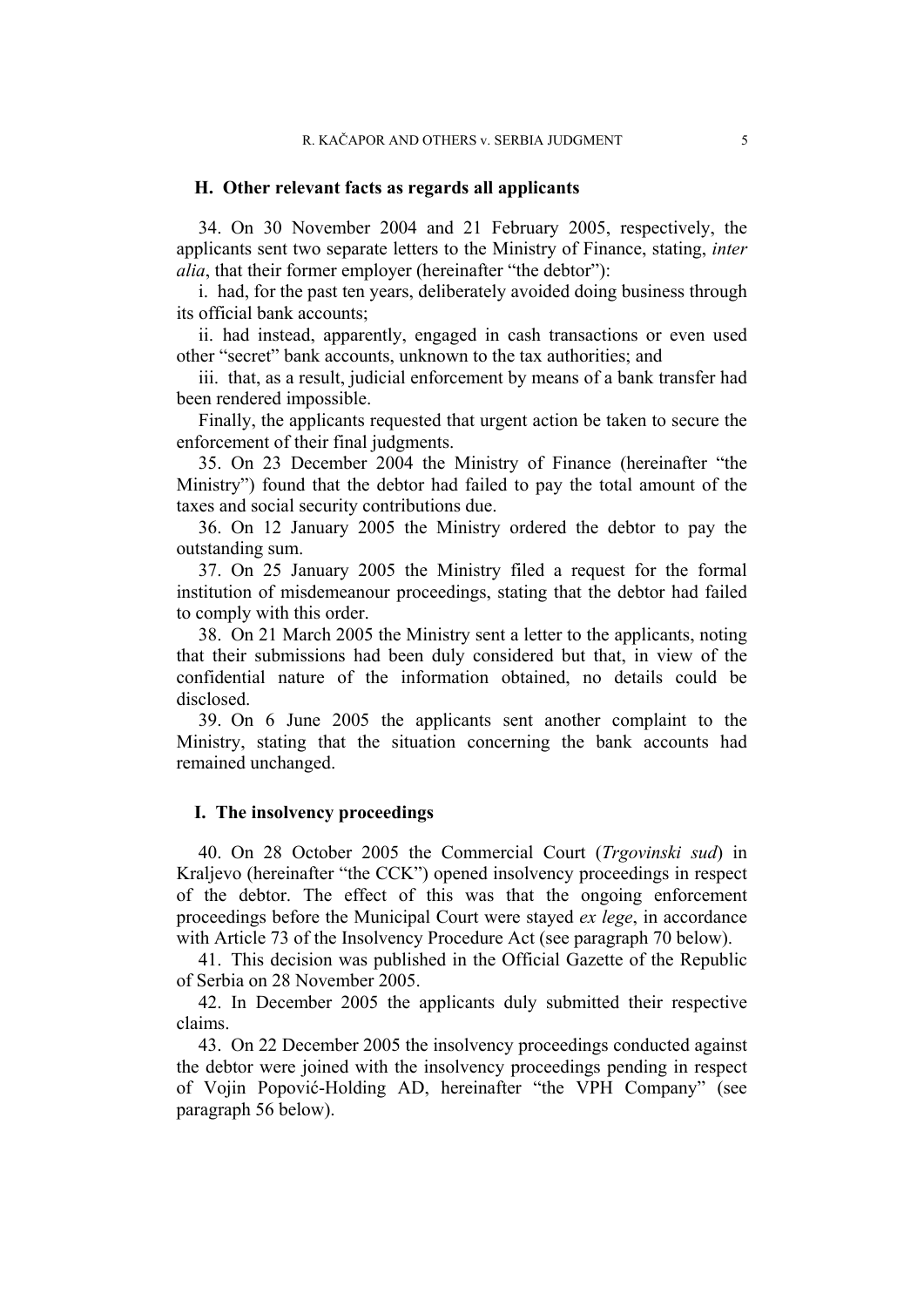44. On 23 March 2006 and 8 June 2006, the CCK confirmed the applicant's paid leave claims, but held that a part of their social security claims were dubious, which is why they were informed that they could bring a separate civil lawsuit in this regard.

45. On 20 July 2006 the High Commercial Court (*Viši trgovinski sud*) ordered that the insolvency case in question be transferred to the Commercial Court in Užice (hereinafter "the CCU"), the reason apparently being that the CCK had been put under increasing pressure locally.

46. On 8 September 2006 the CCU quashed the decisions adopted by the CCK on 23 March 2006 and 8 June 2006, respectively. It also disjoined the proceedings in respect of the debtor from those pending against the VPH Company.

47. On 26 January 2007, by means of a faxed note, an official involved in the insolvency proceedings informed the applicants that their claims were dubious in view of their "prior undertakings" (see paragraph 8 above).

48. On the same date the applicants informed this official that the final judgments adopted in their favour had already taken these issues into account, but had dismissed them on their merits (see paragraph 9 above).

49. Several days later, the applicants filed a request with the CCU, seeking the confirmation of their claims.

50. On 14 January 2007 the State apparently adopted a formal decision accepting to cover the applicants' social security contributions. This decision, however, has apparently yet to be served on the applicants.

51. On 20 March 2007 the CCU ordered the valuation of the debtor's assets as well as their subsequent sale.

52. On 20 April 2007, however, the CCU rejected the applicants' claims in their entirety.

53. On 14 May 2007 the applicants filed a separate civil suit with the same court, seeking confirmation of their claims as recognised in the final judgments rendered in their favour.

54. On 18 May 2007 the CCU accepted to reconsider the applicants' claims within the insolvency proceedings.

55. On 28 June 2007 the same court suspended the separate civil suit, pending the imminent re-examination of the applicants' claims within the insolvency proceedings.

### **J. The debtor's status**

56. As of September 2007, the debtor was incorporated as a limited liability company (*društvo sa ograničenom odgovornošću*). It was, however, owned solely by the VPH Company, approximately 87% of which was itself socially-owned (*u društvenoj svojini*; see also paragraph 75 below).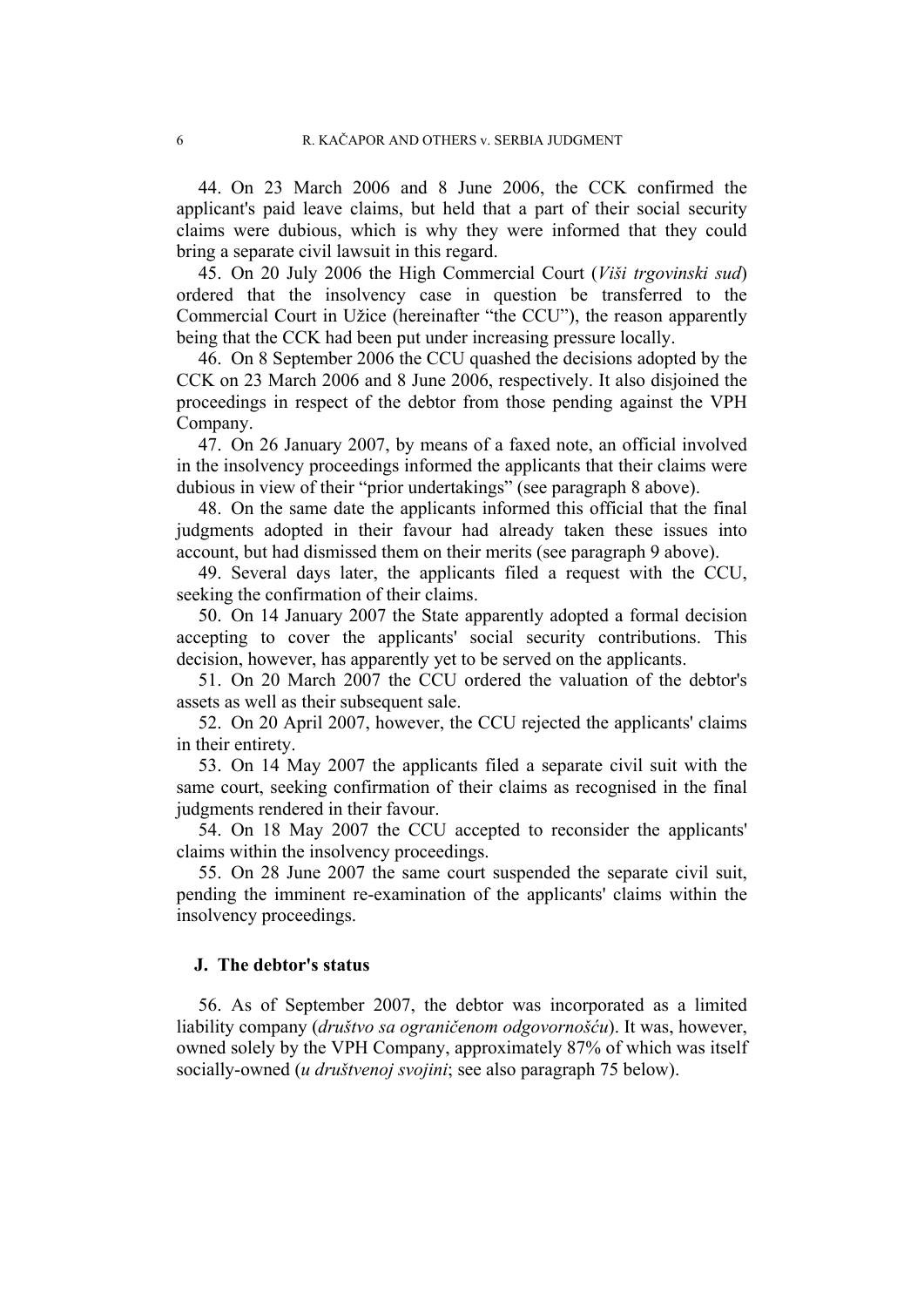#### II. RELEVANT DOMESTIC LAW

### **A. Enforcement Procedure Act 2000 (Zakon o izvršnom postupku; published in the Official Gazette of the Federal Republic of Yugoslavia - OG FRY - nos. 28/00, 73/00 and 71/01)**

57. Article 4 § 1 provided that all enforcement proceedings were to be conducted urgently.

58. Article 30 § 2, *inter alia*, provided that it was up to the enforcement court, *ex officio*, to choose the appropriate means of enforcement, whenever a creditor proposed more than one avenue, whilst taking into account the funds needed in order to cover the claims in question.

59. Articles 63-84, 134-176 and 180-188 contained details as regards enforcement by means of a bank transfer, as well as through the auctioning of the debtor's movable and immovable assets. Under Article 184 § 4, in particular, the Central Bank (*Narodna banka*) was obliged to respond to a creditor's request and inform him about the priority of his bank transfer compared to any others.

### **B. Enforcement Procedure Act 2004 (Zakon o izvršnom postupku; published in the Official Gazette of the Republic of Serbia - OG RS - no. 125/04)**

60. The Enforcement Procedure Act of 2004 ("the 2004 Act") entered into force on 23 February 2005, thereby repealing the Enforcement Procedure Act of 2000 ("the 2000 Act").

61. Article 5 § 1 of the 2004 Act provides that all enforcement proceedings are to be conducted urgently.

62. Article 8  $\S$  2, in the relevant part, corresponds to the provisions of Article 30 § 2 of the 2000 Act. In addition, it provides that the court may choose the appropriate means of enforcement *ex officio* or at the request of the parties.

63. Articles 69-153 and 196-204 set out the relevant details as regards enforcement by means of a bank transfer as well as enforcement through the auctioning of the debtor's movable and immovable assets. Article 199, in particular, provides that the enforcement order shall be forwarded to the Central Bank which shall then instruct the debtor's bank to proceed with a wire transfer or a cash payment, as appropriate.

64. In accordance with Article 304 of the 2004 Act, all enforcement proceedings instituted prior to 23 February 2005 are to be carried out pursuant to the previous 2000 Act.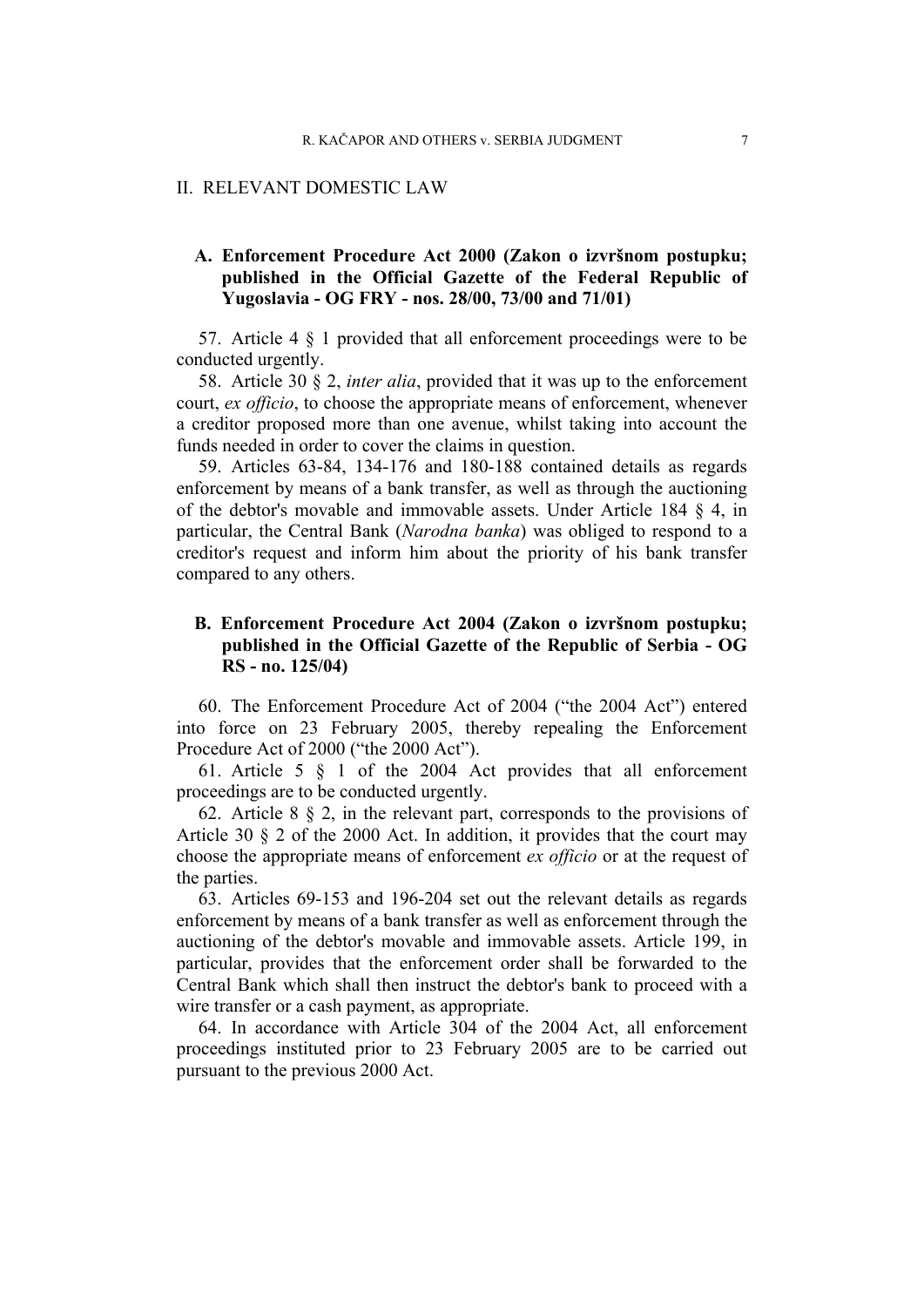#### 8 R. KAČAPOR AND OTHERS v. SERBIA JUDGMENT

### **C. Relevant decisions adopted by the Central Bank (Instrukcija direktora Odeljenja za prinudnu naplatu 10, broj 3-1593 od 19. novembra 2003, te Uputstvo za sprovođenje prinudne naplate direktora glavne republičke filijale u Beogradu 40, broj 2/8-7 od 15. novembra 2004. godine)**

65. These internal decisions provide that the Central Bank shall be obliged to respond to a creditor's request for an update as regards the current status of a court-ordered bank transfer.

### **D. Financial Transactions Act (Zakon o platnom prometu; published in OG FRY nos. 3/02 and 5/03, and OG RS nos. 43/04 and 62/06)**

66. Articles 47-49 and 57, *inter alia*, regulate technical details as regards the process of enforcement by means of a bank transfer. They do not, however, specifically provide for an obligation on the part of the Central Bank to inform the enforcement court about the current status of the transfer in question.

67. Under Article 54 § 1, *inter alia*, the Central Bank shall monitor the solvency of all corporate entities and initiate judicial insolvency proceedings in respect of those whose bank accounts have been "blocked" due to outstanding debts for a period of 60 days consecutively, or for 60 days intermittently, within the last 75 days.

### **E. Insolvency Procedure Act (Zakon o stečajnom postupku; published in OG RS no. 84/04)**

68. Article 6 provides that insolvency proceedings cannot be instituted in respect of State bodies, foundations and agencies and the Central Bank, as well as legal entities established and exclusively or predominantly funded by the State.

69. Article 19 states the conditions under which an insolvency administrator (*stečajni upravnik*) can be sued for damages in a separate civil suit.

70. Article 73 §§ 1 and 2 provides that "as of the day of institution of the insolvency proceedings" the debtor cannot simultaneously be subjected to a separate enforcement procedure. Any ongoing enforcement proceedings shall thus be stayed, while new enforcement proceedings cannot be instituted as long as the insolvency proceedings are still pending.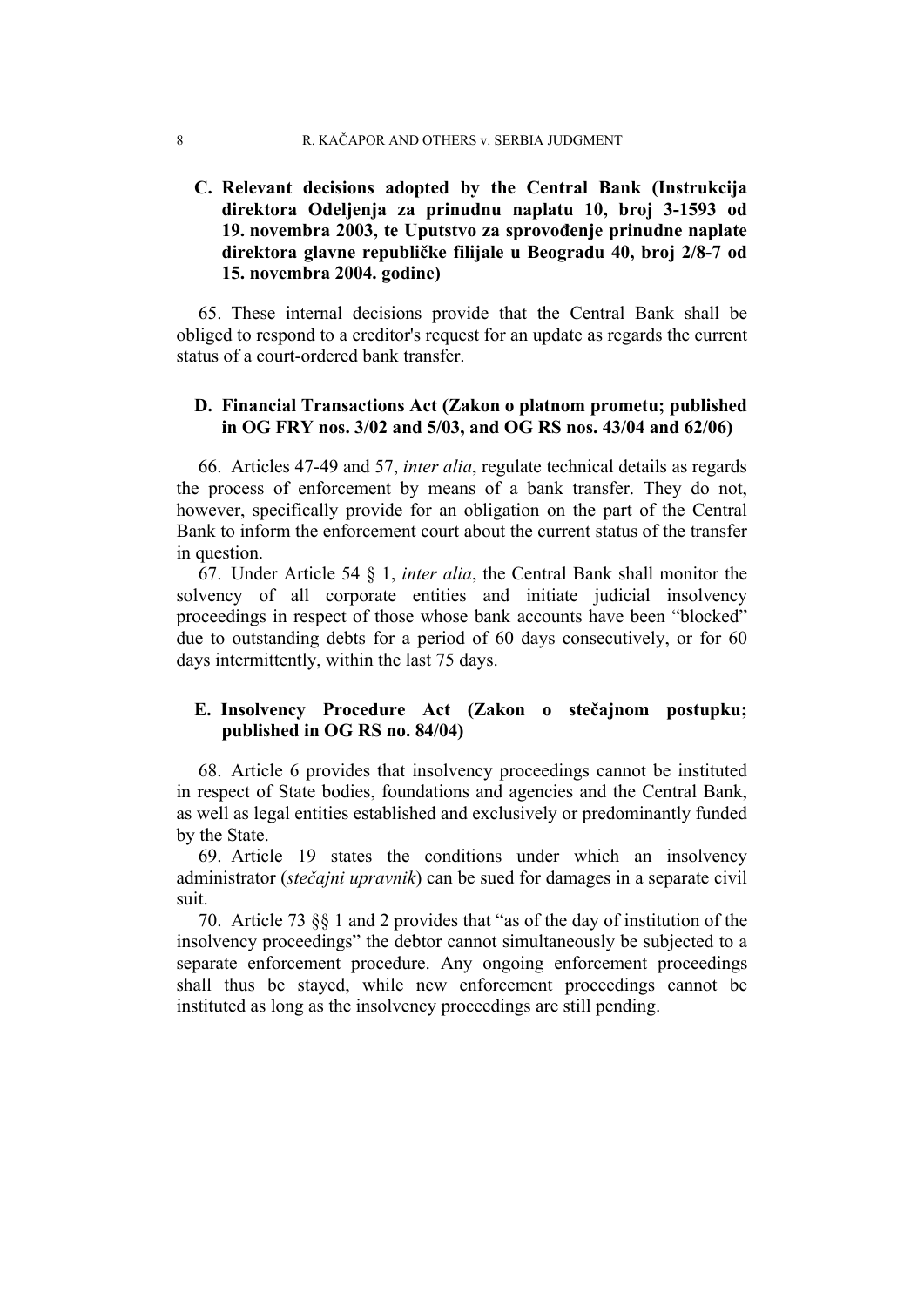### **F. The status of socially-owned companies (pravni položaj društvenih preduzeća)**

71. Socially-owned companies, hereinafter "SOC", as well as "social capital", are a relict of the former Yugoslav brand of communism and "selfmanagement".

72. Their current legal status in Serbia is primarily defined by: (i) Articles 392-400v and Article 421a of the Corporations Act 1996 (*Zakon o preduzećima*; published in OG FRY nos. 29/96, 33/96, 29/97, 59/98, 74/99, 9/01 and 36/02); (ii) Articles 1, 3, 14 and 41b of the Privatisation Act (*Zakon o privatizaciji*; published in OG RS nos. 38/01, 18/03 and 45/05); and (iii) Article 456 of the Corporations Act 2004 (*Zakon o privrednim društvima*; published in OG RS no. 125/04).

73. Based on this legislation, SOC are only those companies which are entirely comprised of social capital (*preduzeća koja u celini posluju društvenim kapitalom*). They are also independent legal entities which are both owned and run by their own employees and can be subjected to regular insolvency proceedings (see paragraph 68 above). Social capital, however, was to be privatised by March 2007 and the funds thus obtained paid into the State's budget.

74. Once privatisation formally commences in respect of a given SOC, any and all of its decisions amounting to an obstruction of the privatisation process shall be deemed null and void. The Government shall also have the right to appoint their own representatives to sit in the governing bodies of the SOC in question, whenever the Privatisation Agency finds that such obstruction has indeed taken place (see, in particular, Article 400a of the Corporations Act 1996).

75. Further, as of 2002, companies whose capital is predominantly socially-owned (*preduzeća koja posluju većinskim društvenim kapitalom*), but which are not formally being privatised, cannot, without prior approval by the Privatisation Agency (*Agencija za privatizaciju*), itself a State body, adopt their own decisions concerning their: capital, reorganisation, restructuring and investment, the partial sale or mortgage of their assets, the settlement of their outstanding claims and the taking or giving of loans and guarantees outside the scope of their "regular business operations" (*van toka redovnog poslovanja*). Any decisions adopted in the absence of such approval shall be declared null and void by the Privatisation Agency (see, in particular, Article 398a of the Corporations Act 1996). Finally, no decisions concerning the status and organisation of such companies (*odluke o statusnim promenama i promenama oblika preduzeća*) can be adopted without the Government's prior approval (see, in particular, Article 421a of the Corporations Act 1996).

76. The above-described regime was in force until March 2007 (see Article 456 of the Corporations Act 2004 and Article 14 of the Privatisation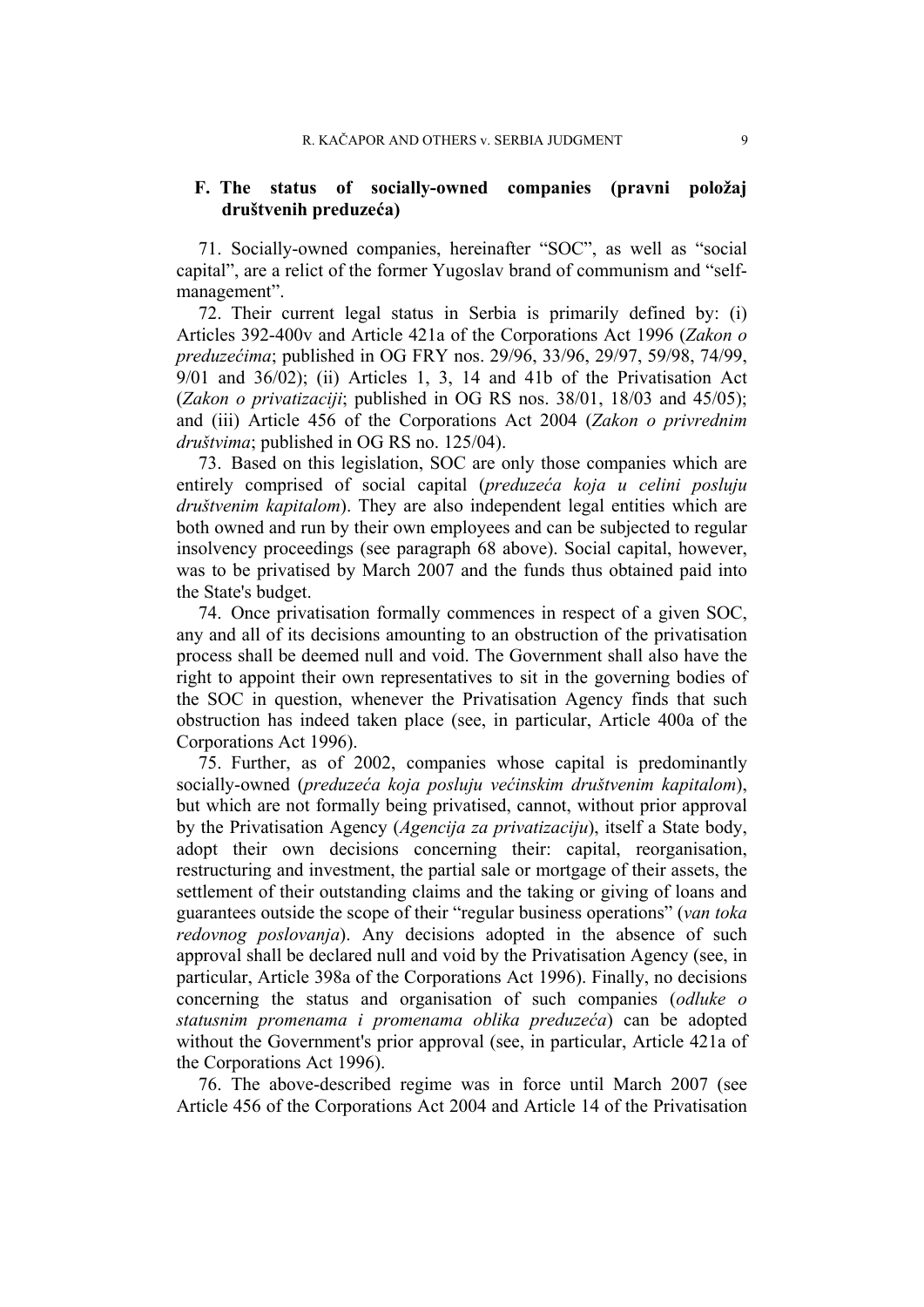Act), the competent ministries having announced that its extension was imminent.

### **G. Special Pension and Disability Insurance Act (Zakon o uplati doprinosa za penzijsko i invalidsko osiguranje za pojedine kategorije osiguranika - zaposlenih; published in OG RS no. 85/05)**

77. Under Articles 2 and 3 the State accepted to cover the minimum pension and disability insurance contributions due from 1 January 1991 to 31 December 2003 in respect of certain categories of registered workers whose employers had themselves failed to do so.

78. In accordance with Articles 4-6 the employers, as well as the workers in question, could have filed a request to this effect with the State Pension and Disability Fund (*Republički fond za penzijsko i invalidsko osiguranje zaposlenih*), the deadline for so doing having expired in January 2006.

79. Pursuant to Articles 7-9 the timing of the actual settlement of an applicant's recognised claim would depend on the "liquidity of the State's budget"

80. Under Article 12 all workers whose claims had been accepted could not seek any additional payments on the same grounds from their employers, including by means of litigation.

### **H. Relevant provisions of the Rules of Court and the Obligations Act**

81. The relevant provisions of this legislation are set out in the *V.A.M. v. Serbia* judgment (no. 39177/05, §§ 68, 71 and 72, 13 March 2007).

### **I. The status of the State Union of Serbia and Montenegro**

82. The relevant provisions concerning the status of the State Union of Serbia and Montenegro are set out in the *Matijašević v. Serbia* judgment (no. 23037/04, §§ 22-25, 19 September 2006).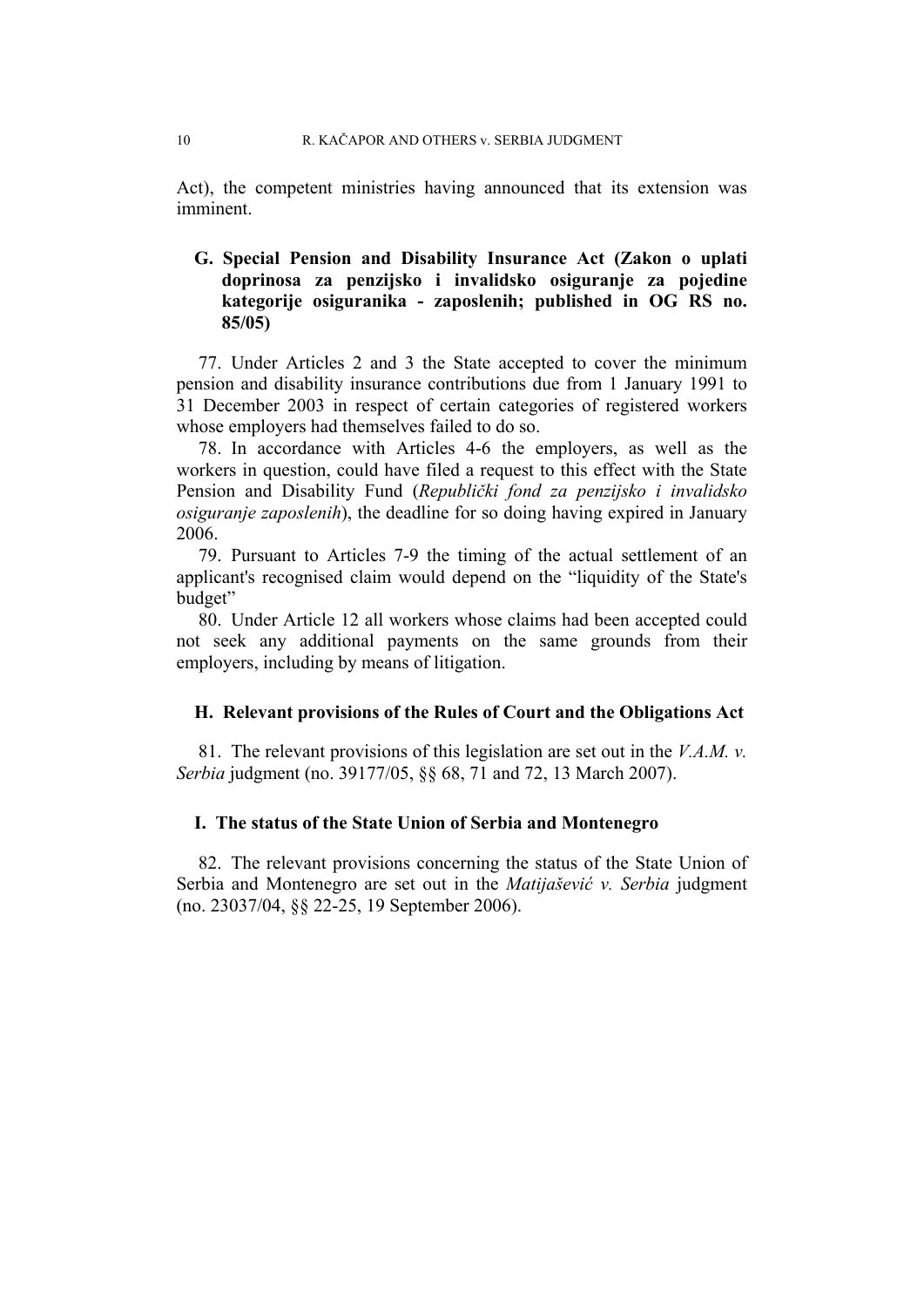### THE LAW

#### I. JOINDER OF THE APPLICATIONS

83. The Court considers that, in accordance with Rule 42 § 1 of the Rules of Court, the applications should be joined, given their common factual and legal background.

### II. ALLEGED VIOLATION OF ARTICLE 6 § 1 OF THE CONVENTION

84. The applicants complained under Article 6  $\S$  1 of the Convention about the respondent State's failure to enforce the final judgments rendered in their favour.

Article 6 § 1 of the Convention, in the relevant part, reads as follows:

"In the determination of his [or her] civil rights and obligations .., everyone is entitled to a fair ... hearing ... by [a] ... tribunal ..."

#### **A. Admissibility**

#### *1. Exhaustion of domestic remedies*

85. The Government referred to the Court's decision in the *Mota* case (see *Tomé Mota v. Portugal* (dec.), no. 32082/96, ECHR 1999-IX) and submitted that the applicants had not exhausted all effective domestic remedies. In particular, they had failed to complain about the impugned delay to the presidents of the courts in question, and had not made use of the possibility to bring a separate civil lawsuit under Articles 154, 172, 199 and 200 of the Obligations Act or Article 19 of the Insolvency Procedure Act (see paragraphs 69 and 81 above).

86. The applicant contested the effectiveness of those remedies.

87. The Court has already held that the above remedies could not be deemed effective within the meaning of its established case-law under Article 35 § 1 of the Convention (see *V.A.M. v. Serbia*, cited above, §§ 85- 86, 13 March 2007; see also *Horvat v. Croatia*, no. 51585/99, §§ 47 and 48, ECHR 2001-VIII). It sees no reason to depart from those findings in the present case and concludes, therefore, that the Government's objection must be rejected.

### *2. Compatibility ratione personae (the applicants' "victim status")*

88. The Government noted that the State had accepted to cover the applicants' social security contributions in accordance with the Special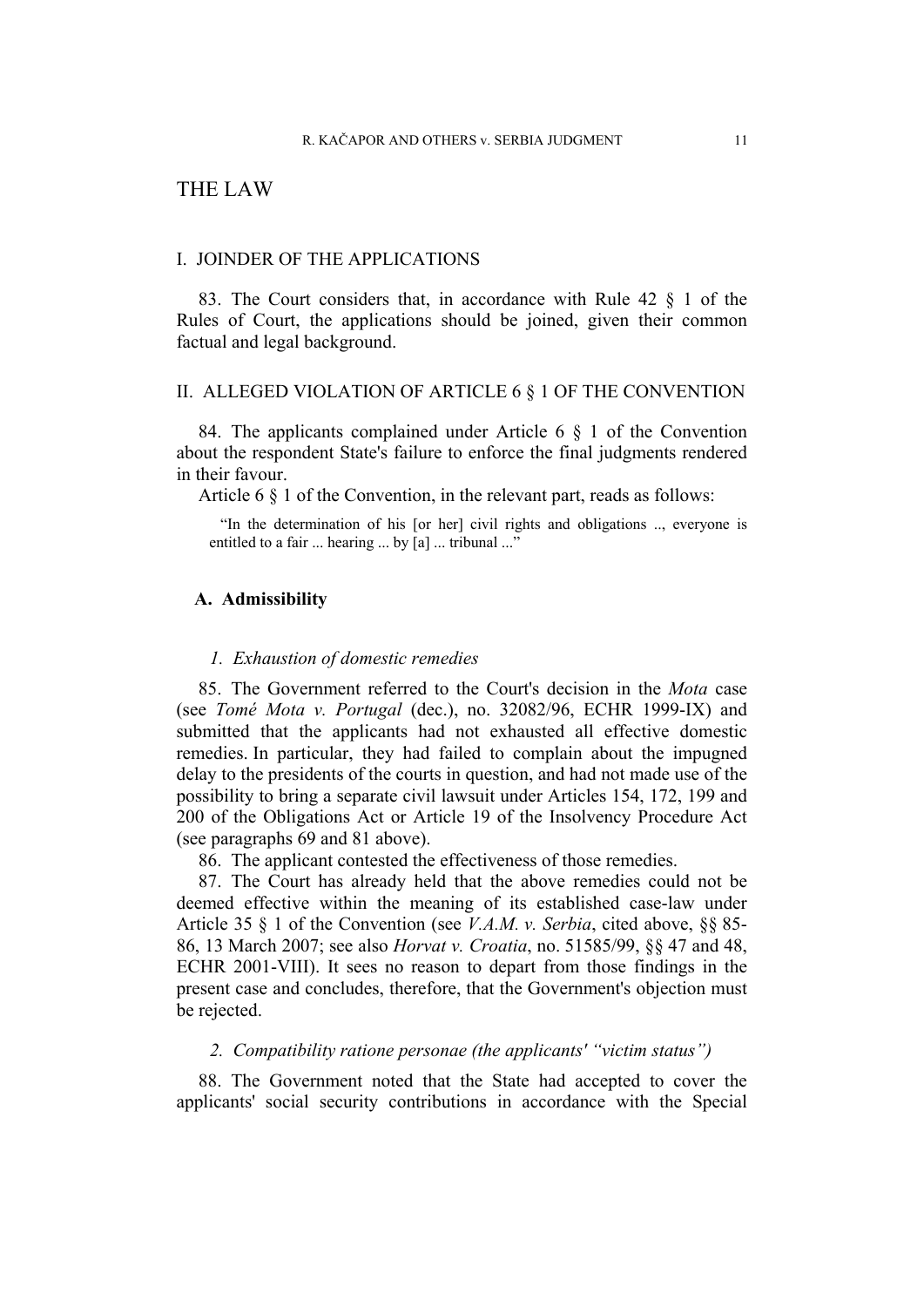Pension and Disability Insurance Act (hereinafter "the SPDIA"; see paragraphs 77-80 above). The applicants were therefore no longer "victims", within the meaning of Article 34 of the Convention.

89. The applicant stated that the SPDIA was meant to tackle pension entitlements primarily, which is why the pension and disability insurance contributions would not be settled prior to their retirement. In any event, this legislation did not envisage any compensation for the lack of the applicants' past social coverage.

90. Since the impugned non-enforcement concerns monthly paid leave benefits, as well as the said social security contributions, and given the fact that both have apparently yet to be settled, it is clear that the applicants have not obtained any meaningful redress or, indeed, even a comprehensive acknowledgment of the violations allegedly suffered (see *Dalban v. Romania* [GC], no. 28114/95, § 44, ECHR 1999-VI).

91. The Court therefore finds that the applicants have retained their victim status and dismisses the Government's objection in this regard.

### *3. Compatibility ratione personae (responsibility of the State)*

92. The Government argued that the State could not be held responsible for a socially-owned company. In particular, the debtor was neither Stateowned nor State-controlled. Its insolvency was also not caused by the State and the State itself was not entitled to a share of its profits nor obliged to cover its losses.

93. Further, the debtor was not in the process of being privatised, which was why some of the most significant potential restrictions of its operational independence were irrelevant (see paragraph 74 above).

94. Lastly, the Government acknowledged that any funds obtained through the privatisation of the debtor would have been transferred to the State budget, but maintained that this was not decisive as the entire process was merely a means to transform one "type of property" into another.

95. The applicants submitted that the debtor was a socially-owned entity and, as such, fully controlled by the State.

96. The issue arises therefore whether the State is liable for the outstanding obligations of the debtor, in particular whether it can be held responsible for the non-enforcement of the final judgments rendered in favour of the applicants.

97. The Court notes, in this respect, that the debtor is currently owned by a holding company predominantly comprised of social capital (see paragraph 56 above) and that, as such, it is closely controlled by the Privatisation Agency, itself a State body, as well as the Government (see paragraph 75 above), irrespective of whether any formal privatisation had been attempted in the past.

98. The Court therefore considers that the debtor, despite the fact that it is a separate legal entity, does not enjoy "sufficient institutional and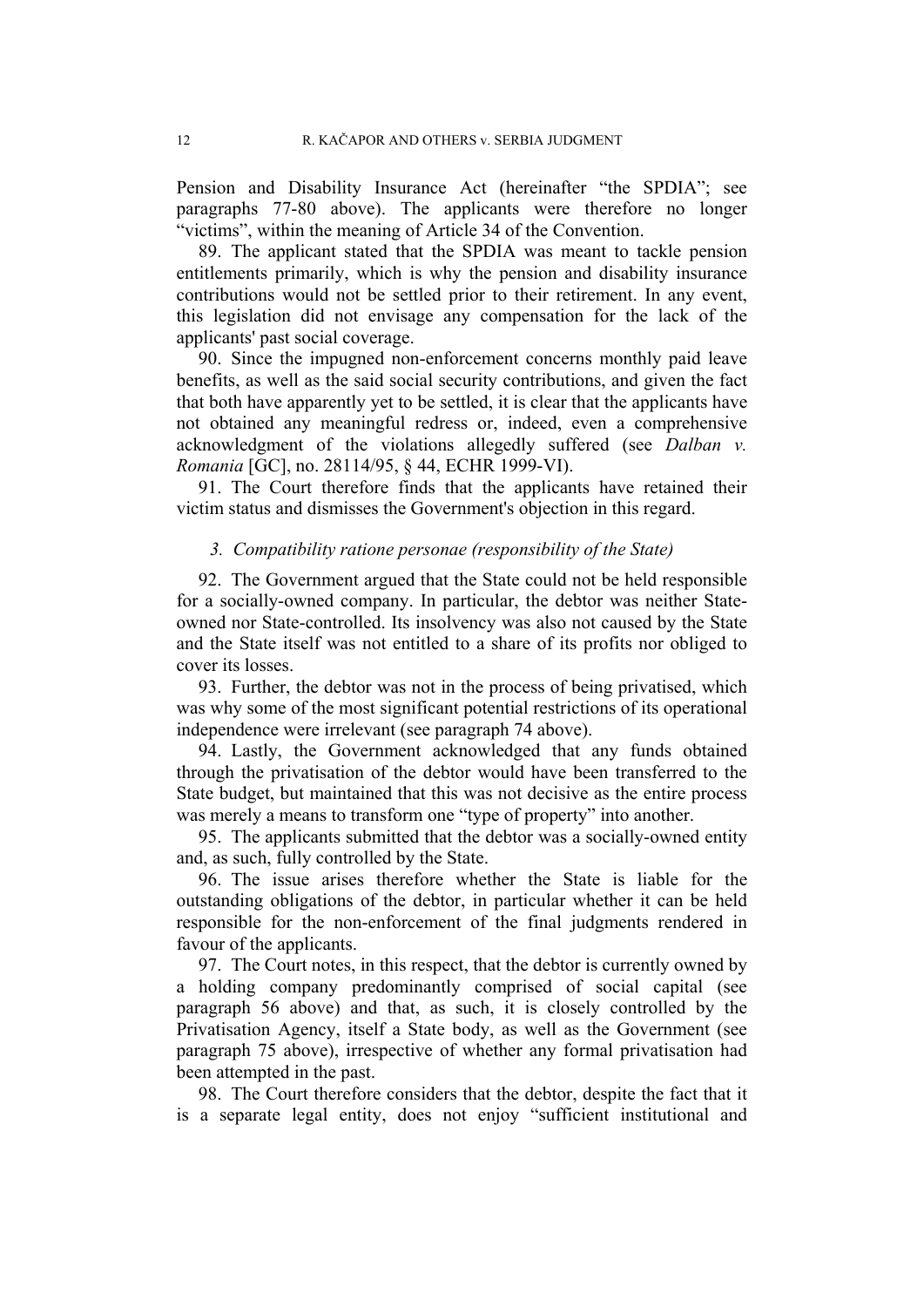operational independence from the State" to absolve the latter from its responsibility under the Convention (see, *mutatis mutandis*, *Mykhaylenky and Others v. Ukraine*, nos. 35091/02, 35196/02, 35201/02, 35204/02, 35945/02, 35949/02, 35953/02, 36800/02, 38296/02 and 42814/02, § 44, ECHR 2004-XII).

99. Accordingly, the Court finds that the applicants' complaints are compatible *ratione personae* with the provisions of the Convention, and dismisses the Government's objection in this respect.

#### *4. Conclusion*

100. The Court considers that the applicants' complaints are not manifestly ill-founded within the meaning of Article 35 § 3 of the Convention and finds no other ground to declare them inadmissible. The application must therefore be declared admissible.

### **B. Merits**

### *1. Arguments of the parties*

101. The Government pointed out that the applicants had requested enforcement by means of a bank transfer and the auctioning of the debtor's movable and immovable assets. The auction, however, could not be held until it became clear that a bank transfer was no longer possible.

102. The Government further noted that the applicants themselves did nothing to inform the Municipal Court that there was no money on the debtor's account, even though they could have asked the Central Bank to provide them with information of this sort.

103. The Government observed that the Central Bank itself had no obligation under domestic law to inform the Municipal Court about the current status of the attempted bank transfer, that the debtor was also not prohibited from partly conducting its business in cash, and that the applicants themselves had not requested that the enforcement by means of a bank transfer be discontinued and an auction be held instead.

104. Finally, the Government noted that the failure to enforce the judgments in question was primarily due to the debtor's indigence and emphasised that the subsequent insolvency proceedings were of particular complexity.

105. The applicants disagreed and reaffirmed their original complaints. In addition, they argued that that it was up to the domestic authorities to provide them with the relevant information concerning the enforcement sought, as well as to proceed *ex officio* given that several means of enforcement were proposed simultaneously.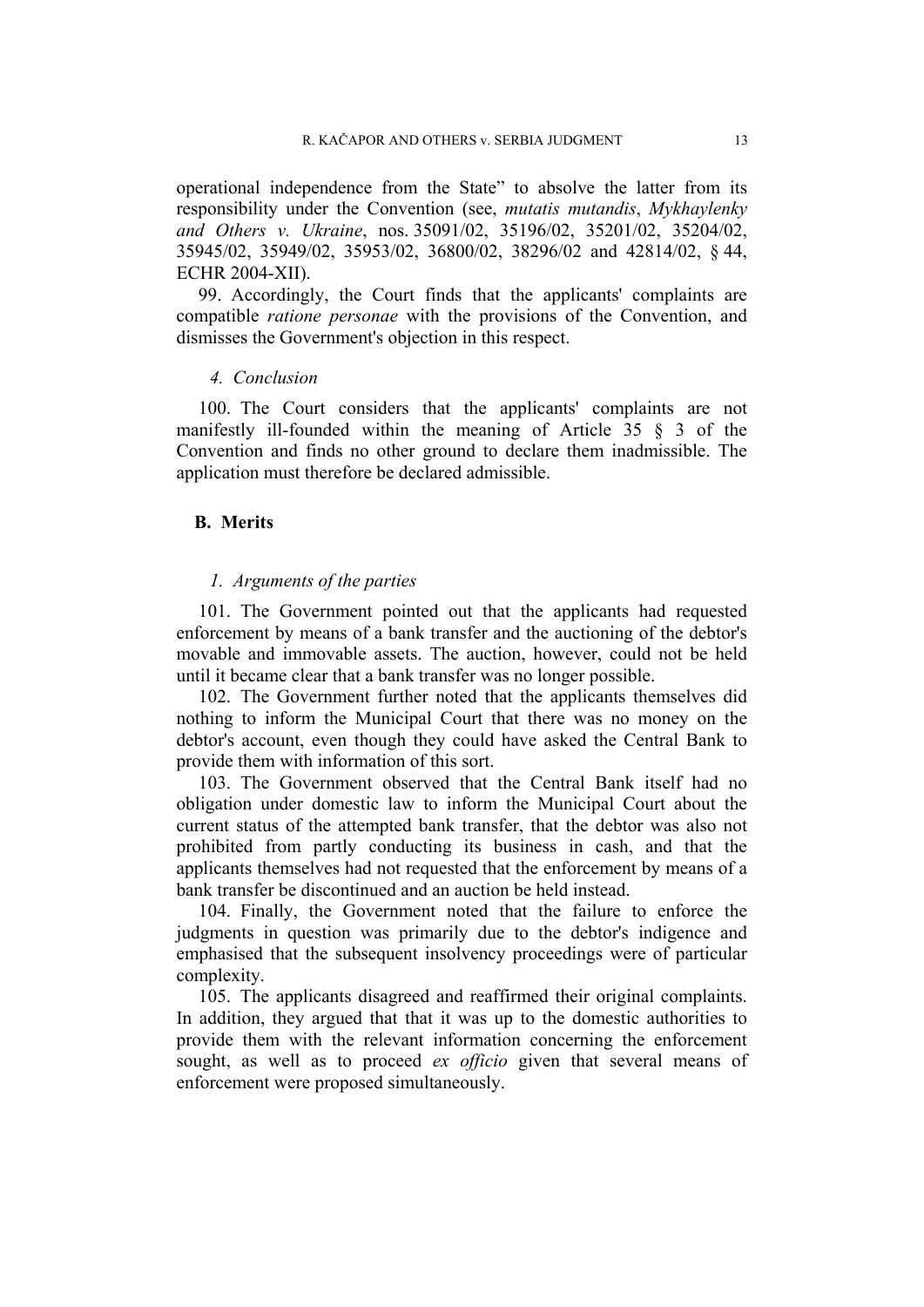#### *2. Relevant principles*

106. The Court recalls that the execution of a judgment given by a court must be regarded as an integral part of the "trial" for the purposes of Article 6 (see *Hornsby v. Greece*, judgment of 19 March 1997, *Reports of Judgments and Decisions* 1997-II, p. 510, § 40).

107. Further, a delay in the execution of a judgment may be justified in particular circumstances. It may not, however, be such as to impair the essence of the right protected under Article 6 § 1 of the Convention (see *Immobiliare Saffi v. Italy* [GC], no. 22774/93, § 74, ECHR 1999-V).

108. Finally, irrespective of whether a debtor is a private or a Statecontrolled actor, it is up to the State to take all necessary steps to enforce a final court judgment, as well as to, in so doing, ensure the effective participation of its entire apparatus (see, *mutatis mutandis*, *Pini and Others v. Romania*, nos. 78028/01 and 78030/01, §§ 174-189, ECHR 2004-V (extracts); see also *mutatis mutandis*, *Hornsby*, cited above, p. 511, § 41).

### *3. The Court's assessment*

109. The Court first notes that the final judgments given in favour of the applicants remain unenforced in full or to large extent (see paragraphs 88-91 above).

110. Secondly, notwithstanding the Governments submissions to the contrary, the enforcement court was obliged to proceed *ex officio* with other means of enforcement, had any one of those proposed by the applicants already proved impossible (see paragraphs 58 and 62 above).

111. Thirdly, the relationship between the enforcement court and the Central Bank was an internal one, between two Government bodies, and, as such, beyond the scope of the applicants' influence who, in any event, did everything in their power to expedite the impugned proceedings (see paragraphs 34-39 above).

112. Fourthly, while the Central Bank may not have had an obligation under domestic law to inform the enforcement court about the status of the bank transfer in question, it clearly could have requested the opening of the insolvency proceedings much earlier (see paragraphs 66 and 67 above).

113. Fifthly, there was no reason why the applicants should have requested updates from the Central Bank in respect of the said bank transfer merely in order to fill the communication void between two branches of Government.

114. Sixthly, given the finding of State liability for the debts owed to the applicants in the present case, it is noted that the State cannot cite either the lack of its own funds or the indigence of the debtor as an excuse for the nonenforcement in question.

115. Finally, the period of non-execution should not be limited to the enforcement stage only, but should also include the subsequent insolvency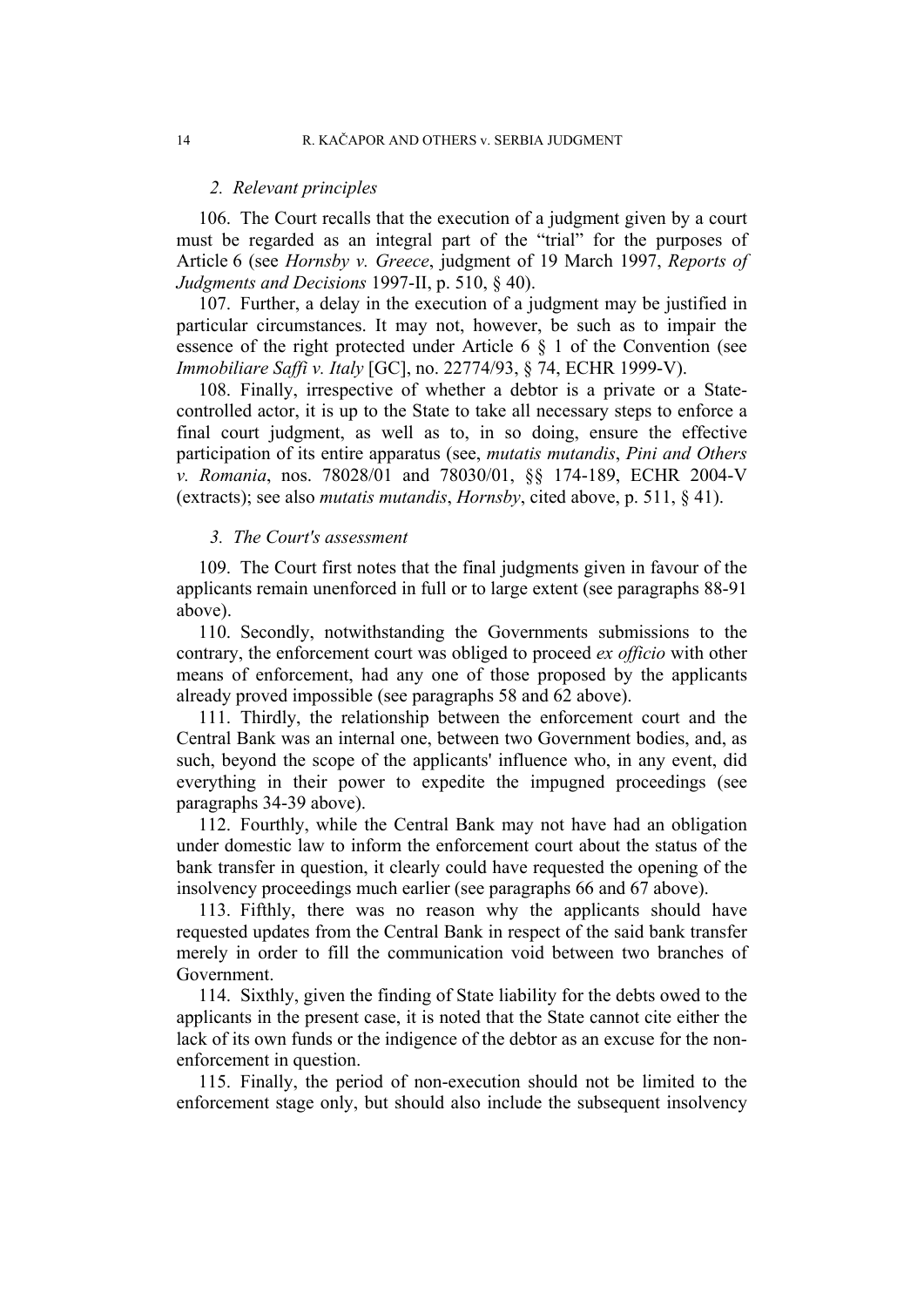proceedings (see *Mykhaylenky and Others v. Ukraine*, cited above, § 53). Consequently, the period of debt recovery in the applicants' cases has so far lasted between two years and four months and three years and eight months since the Serbian ratification of the Convention on 3 March 2004 (the period which falls within this Court's competence *ratione temporis*).

116. In view of the above, the Court finds that the Serbian authorities have failed to take necessary measures in order to enforce the judgments in question. There has, accordingly, been a violation of Article 6 § 1 of the Convention.

### III. ALLEGED VIOLATION OF ARTICLE 1 OF PROTOCOL NO. 1

117. The applicants further complained that the State had infringed their right to the peaceful enjoyment of their possessions, as guaranteed by Article 1 of Protocol No. 1, which provides as follows:

"Every natural or legal person is entitled to the peaceful enjoyment of his possessions. No one shall be deprived of his possessions except in the public interest and subject to the conditions provided for by law and by the general principles of international law.

The preceding provisions shall not, however, in any way impair the right of a State to enforce such laws as it deems necessary to control the use of property in accordance with the general interest or to secure the payment of taxes or other contributions or penalties."

#### **A. Admissibility**

118. The Court notes that these complaints are linked to those examined above and must, therefore, likewise be declared admissible.

### **B. Merits**

119. The Court reiterates that the failure of the State to enforce the final judgments rendered in favour of the applicants constitutes an interference with their right to the peaceful enjoyment of possessions, as provided in the first sentence of the first paragraph of Article 1 of Protocol No. 1 (see, among many other authorities, *Burdov v. Russia*, no. 59498/00, § 40, ECHR 2002-III).

120. For the reasons set out above in respect of Article 6, the Court considers that the said interference was not justified in the specific circumstances of the present case. There has, accordingly, been a separate violation of Article 1 of Protocol No. 1.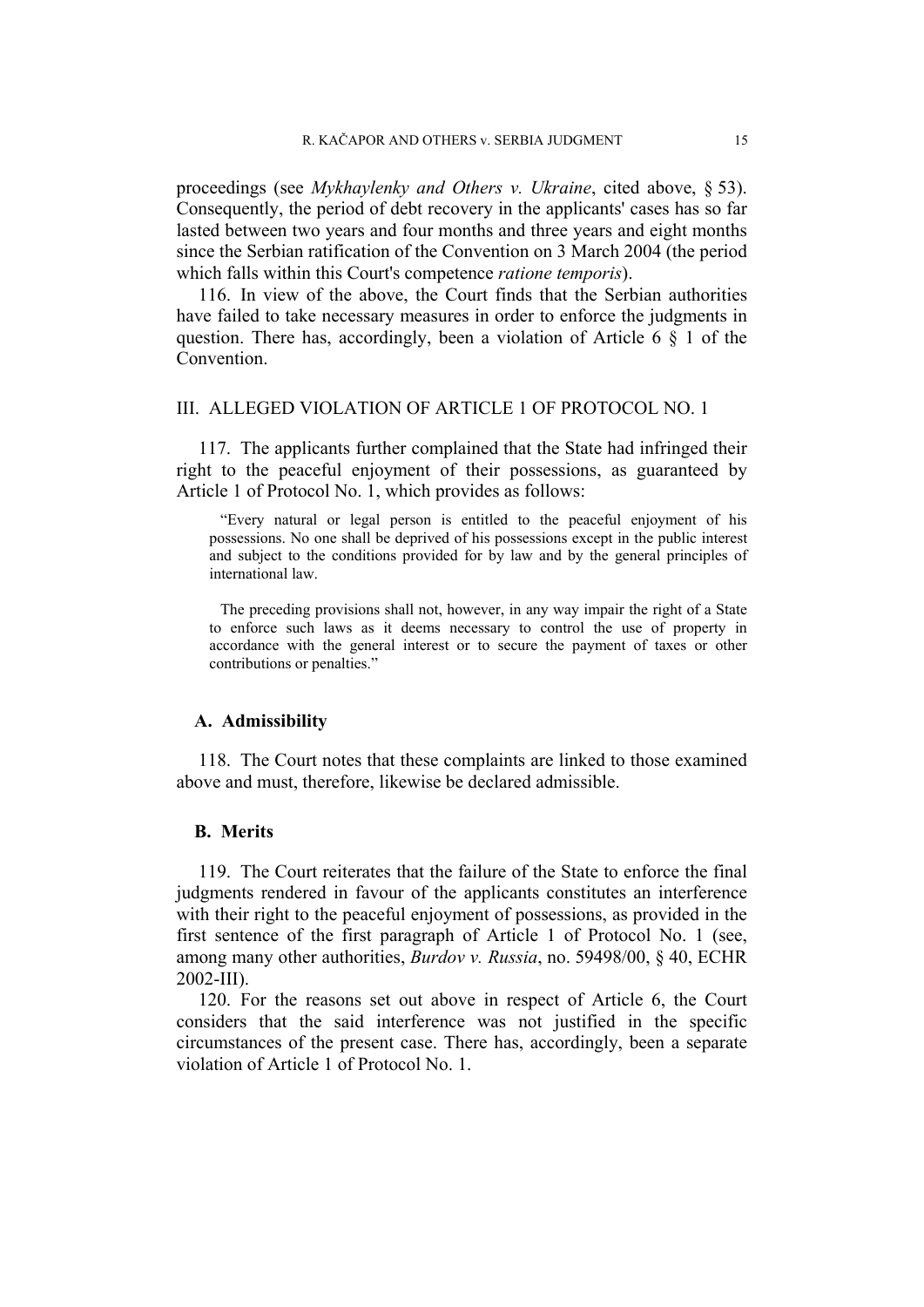### IV. APPLICATION OF ARTICLE 41 OF THE CONVENTION

### 121. Article 41 of the Convention provides:

"If the Court finds that there has been a violation of the Convention or the Protocols thereto, and if the internal law of the High Contracting Party concerned allows only partial reparation to be made, the Court shall, if necessary, afford just satisfaction to the injured party."

### **A. Damage**

122. The Court points out that under Rule 60 of the Rules of Court any claim for just satisfaction must be itemised and submitted in writing, together with the relevant supporting documents, failing which the Court may reject the claim in whole or in part.

### *1. Pecuniary damage*

123. The applicants requested that the State be ordered to pay, from its own funds, the sums awarded by the final judgments rendered in their favour.

124. The Government maintained that the State should not bear responsibility for the debts of a socially-owned company.

125. The Court reaffirms its rejection of this preliminary objection (see paragraphs 92-99 above) and, for same reasons, rejects this argument under Article 41.

126. Having regard to the violations found in the present case and its own jurisprudence (see, *mutatis mutandis*, *Mykhaylenky and Others v. Ukraine*, cited above,  $\frac{6}{6}$  67-70), the Court considers that the applicants' claims must be accepted. The Government shall, therefore, pay in respect of each applicant the sums awarded in the said final judgments (see paragraphs 10, 14, 18, 22, 26 and 30 above).

### *2. Non-pecuniary damage*

127. The applicants claimed EUR 5,000 each for the non-pecuniary damage suffered as a result of the impugned non-enforcement.

128. The Government contested these claims.

129. The Court takes the view that the applicants have suffered some non-pecuniary damage as a result of the violations found which cannot be made good by the Court's mere finding of a violation. The particular amounts claimed, however, are excessive. Making its assessment on an equitable basis, as required by Article 41 of the Convention, the Court makes the following awards depending on the length of the periods of nonenforcement in each case, which varied from approximately two years and four months to three years and eight months: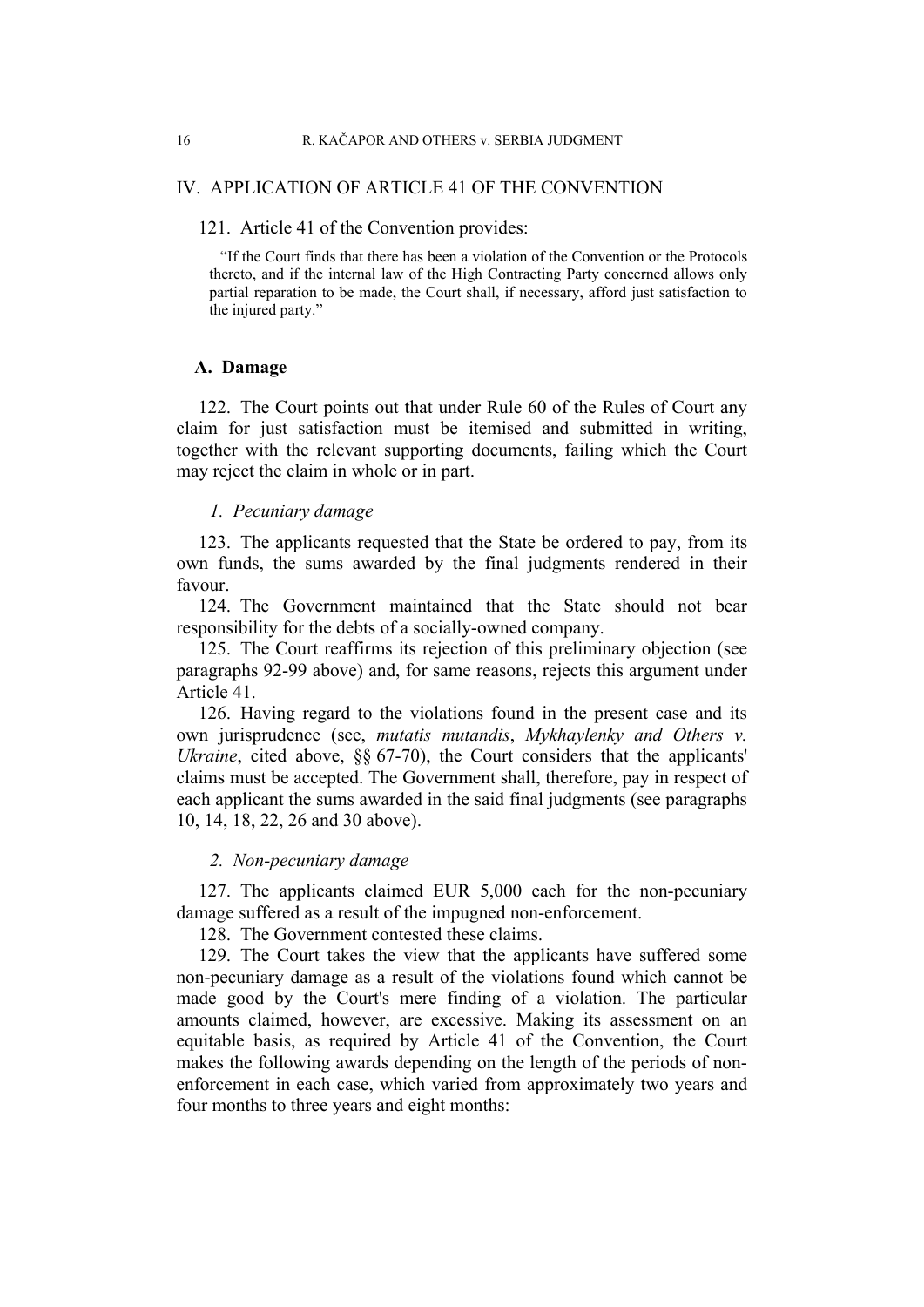- i. the first applicant: EUR 1,600;
- ii. the second applicant: EUR 1,000;
- iii. the third applicant: EUR 800;
- iv. the fourth applicant: EUR 1,000;
- v. the fifth applicant: EUR 1,600; and
- vi. the sixth applicant: EUR 1,000.

#### **B. Costs and expenses**

130. Each applicant also claimed the costs and expenses incurred in the domestic civil proceedings (as recognised in the final judgments rendered in their favour), an unspecified amount for the costs incurred in the subsequent insolvency procedure, as well as EUR 919 each for those incurred in the course of their "Strasbourg case".

131. The Government contested these claims.

132. According to the Court's case-law, an applicant is entitled to the reimbursement of costs and expenses only in so far as it has been shown that these have been actually and necessarily incurred and were also reasonable as to their quantum (see, for example, *Iatridis v. Greece* (just satisfaction) [GC], no. 31107/96, § 54, ECHR 2000-XI).

133. Regard being had to the information in its possession and the above criteria, the Court considers it reasonable to award each applicant the sum of EUR 300 for the costs and expenses incurred in the proceedings before this Court.

134. As regards the costs and expenses incurred domestically, the Court notes that those concerning the civil proceedings are an integral part of the applicants' pecuniary claims which have already been dealt with above.

135. Finally, the Court finds that the costs and expenses allegedly incurred in connection with the subsequent insolvency proceedings are unsubstantiated and do not, as such, merit recovery.

### **C. Default interest**

136. The Court considers it appropriate that the default interest should be based on the marginal lending rate of the European Central Bank, to which should be added three percentage points.

### FOR THESE REASONS, THE COURT UNANIMOUSLY

1. *Decides* to join the applications;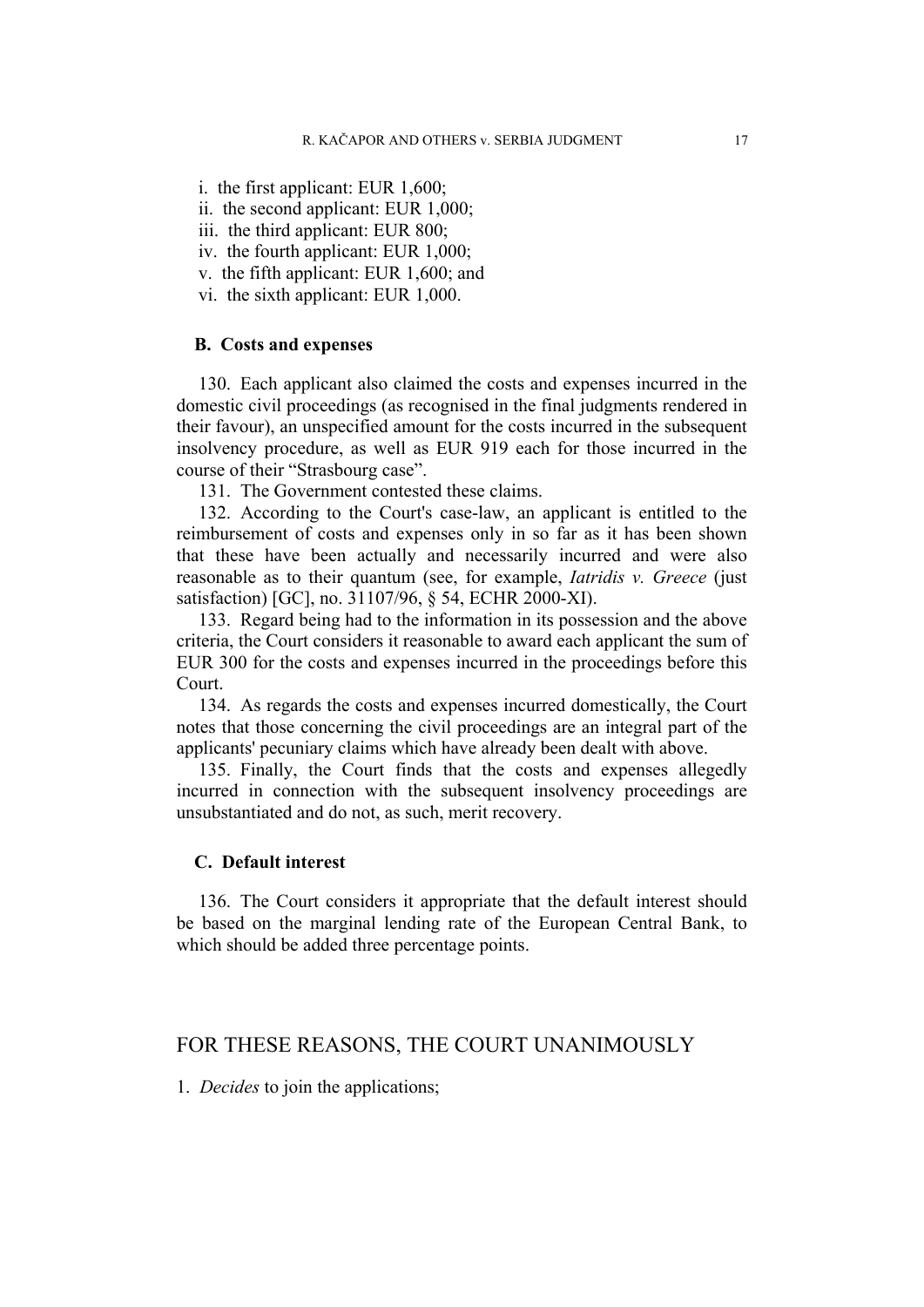- 2. *Declares* the applications admissible;
- 3. *Holds* that there has been a violation of Article 6 § 1 of the Convention;
- 4. *Holds* that there has also been a violation of Article 1 of Protocol No. 1;
- 5. *Holds*

(a) that the respondent State shall, from its own funds and within three months as of the date on which this judgment becomes final, in accordance with Article 44 § 2 of the Convention, pay in respect of each applicant the sums awarded in the final domestic judgments rendered in their favour;

(b) that the respondent State is to pay each applicant, within the same period, the following amounts:

(i) to the first applicant, EUR 1,600 (one thousand six hundred euros) for non-pecuniary damage and EUR 300 (three hundred euros) for costs and expenses;

(ii) to the second applicant, EUR 1,000 (one thousand euros) for non-pecuniary damage, and EUR 300 (three hundred euros) for costs and expenses;

(iii) to the third applicant, EUR 800 (eight hundred euros) for nonpecuniary damage and EUR 300 (three hundred euros) for costs and expenses;

(iv) to the fourth applicant, EUR 1,000 (one thousand euros) for non-pecuniary damage and EUR 300 (three hundred euros) for costs and expenses;

(v) to the fifth applicant, EUR 1,600 (one thousand six hundred euros) for non-pecuniary damage and EUR 300 (three hundred euros) for costs and expenses;

(vi) to the sixth applicant, EUR 1,000 (one thousand euros) for non-pecuniary damage and EUR 300 (three hundred euros) for costs and expenses;

(c) that the above amounts shall be converted into the national currency of the respondent State at the rate applicable at the date of settlement, plus any tax that may be chargeable;

(d) that from the expiry of the above-mentioned three months until settlement simple interest shall be payable on the above amounts at a rate equal to the marginal lending rate of the European Central Bank during the default period plus three percentage points;

6. *Dismisses* the remainder of the applicants' claim for just satisfaction.